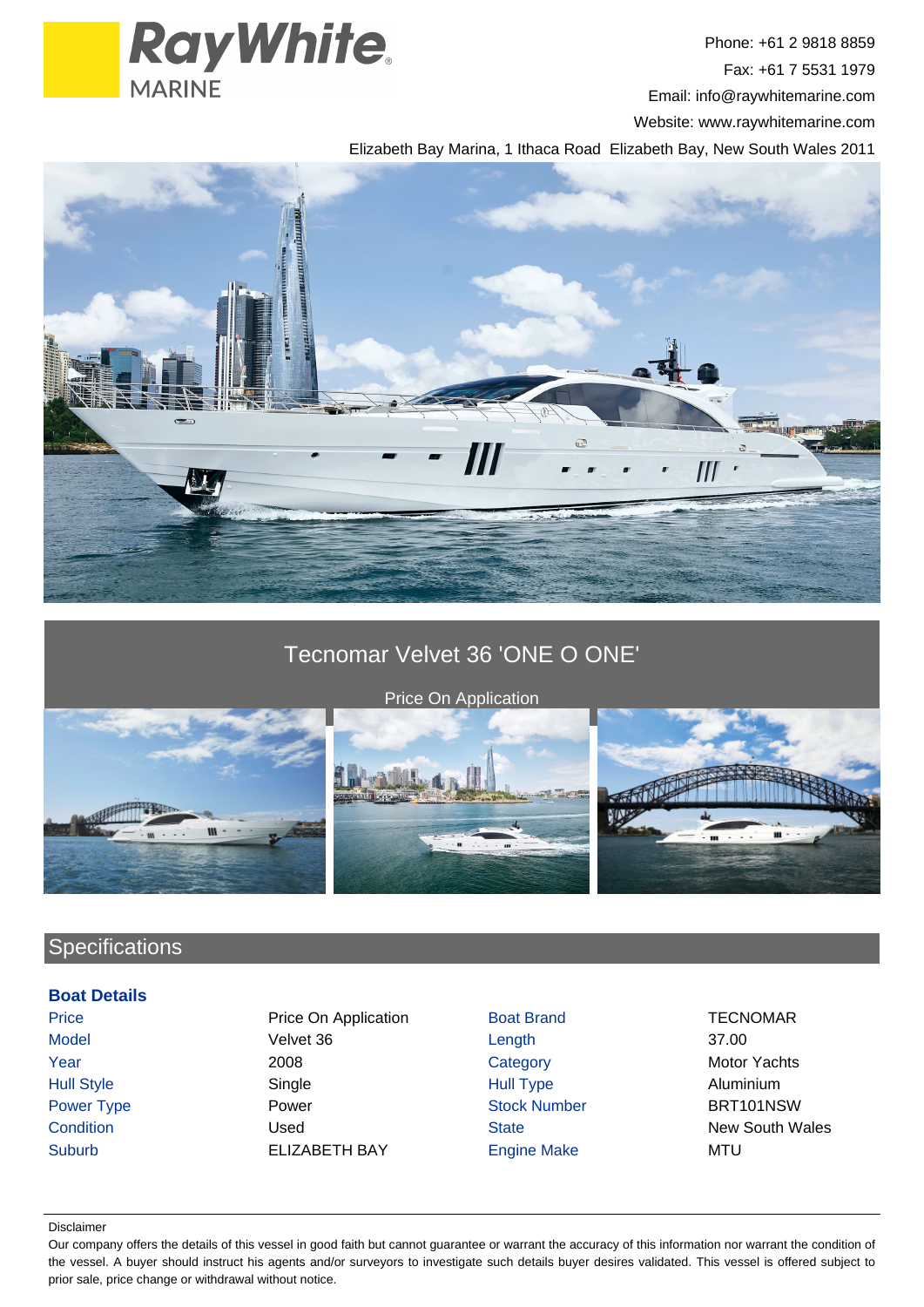

### **Description**

Having undergone a substantial refit and yard period between 2018-2021 One O One is meticulous in every way and has recently appeared on the Australian charter market scene with a commercial passenger capacity of up to 36-day guests and 8 overnight.

Fitted with twin 2900hp MTU engines the Tecnomar achieves 35knots smoothly with twin helm stations to guide guests. She has a full-beam master suite, three guest cabins, and a superb private dining room that converts to a boardroom for high-flying executives.

One O One having been virtually rebuilt has the finest Italian soft furnishings both inside and out, from Bentley stitched exterior upholstery to carbon fiber shade awnings the vessel is a masterpiece of style and design

The vessel has had all new exterior teak decks laid and LED-infused marble flooring through the interior to wow all who come onboard at night. One O One has multiple dining, entertaining and beach club areas to accommodate large groups who wish to charter.

Currently lying in Sydney Harbour, the vessel is under an Expressions of Interest campaign run by Ray White Marine Sydney.

| <b>Features</b>                   |                     |
|-----------------------------------|---------------------|
| <b>Designer</b>                   | Tecnomar            |
| <b>Builder</b>                    | Italian Yacht Group |
| <b>Hull Construction Material</b> | Aluminium           |
| <b>Hull Type</b>                  | Monohull            |
| <b>Deck Construction Material</b> | Teak                |
| <b>Country Origin</b>             | Italy               |
| Length (feet)                     | 120                 |
| Beam/Width (feet)                 | 7.3                 |
| Colour                            | Pearl White         |
| <b>Number Of Engines</b>          | 2                   |
| Horse Power (hp)                  | 2900 x 2            |
| <b>Fuel Type</b>                  | <b>Diesel</b>       |
| <b>Number of Fuel Tanks</b>       | $\overline{2}$      |
| <b>Bow Thruster</b>               | Yes - Hydraulic     |
| <b>Stern Thruster</b>             | Yes - Hydraulic     |
| <b>Accomodation Notes</b>         | Sleeps $8 + c$ rew  |
| <b>Number of Berths</b>           | 8                   |
| <b>Number of Showers</b>          | 4                   |
| <b>Number of Toilets</b>          | 4                   |

#### Disclaimer

Our company offers the details of this vessel in good faith but cannot guarantee or warrant the accuracy of this information nor warrant the condition of the vessel. A buyer should instruct his agents and/or surveyors to investigate such details buyer desires validated. This vessel is offered subject to prior sale, price change or withdrawal without notice.